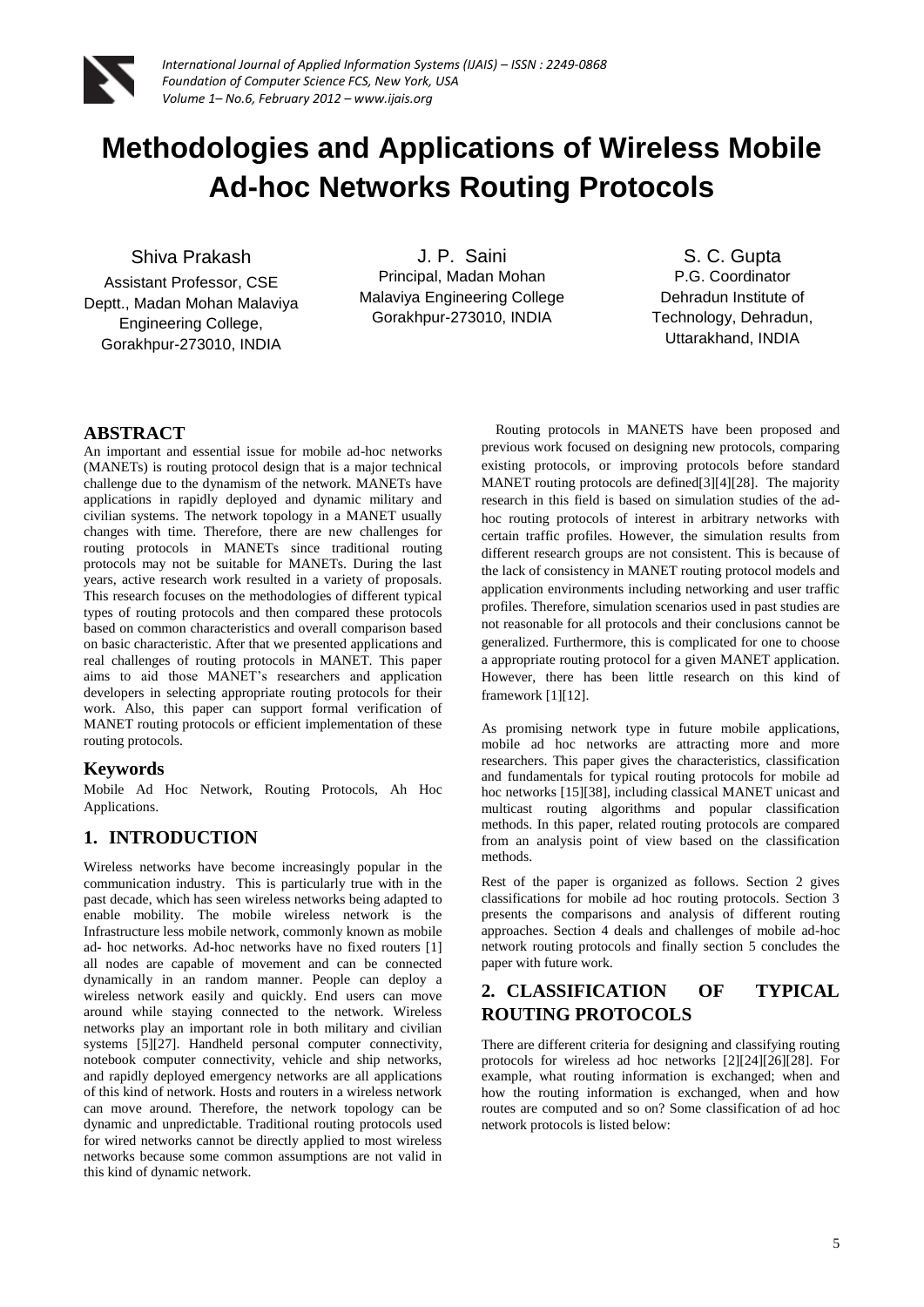

# **2.1 Pro-active (Table Driven) Routing**

This type of protocols maintains fresh lists of destinations and their routes by periodically distributing routing tables throughout the network. The main disadvantages of such algorithms are respective amount of data for maintenance and slow reaction on restructuring and failures.

Proactive protocols continuously evaluates the routes within the network so that when we are required to forward the packet route is already known and immediately ready for use[5][8]. So, there is no any time delay (time spend in route discovery process) takes place. So a shortest path can be find without any time delay however these protocols are not suitable for very dense ad hoc networks because in that condition problem of high traffic may arise. Several modifications of proactive protocols have been proposed for removing its shortcomings and use in ad hoc networks. It maintains the unicast routes between all pair of nodes without considering of whether all routes are actually used or not. It can be of two types depending upon the algorithms which have been shown in the next section. In link state proactive protocols each node maintains a view of the network topology and it stores the cost of each outgoing links and periodically broadcast its link costs via flooding. In distance vector proactive protocols each node maintains a routing table which contains the cost of every node of the network, next node to reach the destination and the total no of nodes to reach the destination and this routing information table is send to all neighbors' to maintain the topology. Examples of the proactive protocols are[10][12][18] - Ad-hoc Wireless Distribution Service, Clusterhead Gateway Switch Routing Protocol[21], Highly Dynamic Destination-Sequenced Distance Vector routing protocol[1][3], Hierarchical State Routing protocol[20], Intrazone Routing Protocol/pro-active part of the ZRP[35], Linked Cluster Architecture[1], Mobile Mesh Routing Protocol[4], Optimized Link State Routing Protocol[40],Topology Dissemination based on Reverse-Path Forwarding routing protocol[22][29], [Witness Aided](http://en.wikipedia.org/w/index.php?title=WAR_%28Witness_Aided_Routing%29&action=edit&redlink=1)  [Routing](http://en.wikipedia.org/w/index.php?title=WAR_%28Witness_Aided_Routing%29&action=edit&redlink=1)[5], and Wireless Routing Protocol[27].

## *2.1.1 Dynamic Destination-Sequenced Distance-Vector Routing Protocol*

The Destination-Sequenced Distance-Vector (DSDV) Routing Algorithm [3][26][15] is based on the idea of the classical Bellman-Ford Routing Algorithm with certain improvements. Every mobile station maintains a routing table that lists all available destinations, the number of hops to reach the destination and the sequence number assigned by the destination node. The sequence number is used to distinguish stale routes from new ones and thus avoid the formation of loops. The stations periodically transmit their routing tables to their immediate neighbors. A station also transmits its routing table if a significant change has occurred in its table from the last update sent. So, the update is both time-driven and eventdriven. The routing table updates can be sent in two ways - a "full dump" or an incremental update. A full dump sends the full routing table to the neighbors and could span many packets whereas in an incremental update only those entries from the routing table are sent that has a metric change since the last update and it must fit in a packet. If there is space in the incremental update packet then those entries may be included whose sequence number has changed. When the network is relatively stable, incremental updates are sent to avoid extra traffic and full dump are relatively infrequent. In a fastchanging network, incremental packets can grow big so full

dumps will be more frequent. Each route update packet, in addition to the routing table information, also contains a unique sequence number assigned by the transmitter. The route labeled with the highest (i.e. most recent) sequence number is used. If two routes have the same sequence number then the route with the best metric (i.e. shortest route) is used. Based on the past history, the stations estimate the settling time of routes. The stations delay the transmission of a routing update by settling time so as to eliminate those updates that would occur if a better route were found very soon.

## *2.1.2 The Wireless Routing Protocol*

The Wireless Routing Protocol (WRP) described in [1][12] is a table-based protocol with the goal of maintaining routing information among all nodes in the network. Each node in the network is responsible for maintaining four tables: Distance table, Routing table, Link-cost table and Message retransmission list (MRL) table

Every entry of the MRL contains the sequence number of the update message, a retransmission counter, an acknowledgmentrequired flag vector with one entry per neighbor, and a list of updates sent in the update message. The MRL records which updates in an update message need to be retransmitted and which neighbors should acknowledge the retransmission [7]. Mobiles send update messages after processing updates from neighbors or detecting a change in a link to a neighbor. In the event of the loss of a link between two nodes, the nodes send update messages to their neighbors. The neighbors then modify their distance table entries and check for new possible paths through other nodes. Part of the novelty of WRP stems from the way in which it achieves loop freedom. In WRP, routing nodes communicate the distance and second-to-last hop information for each destination in the wireless networks. WRP belongs to the class of path-finding algorithms with an important exception. It avoids the "count-to-infinity" problem  $[6]$  by forcing each node to perform consistency checks of predecessor information reported by all its neighbors. This ultimately (although not instantaneously) eliminates looping situations and provides faster route convergence when a link failure event occurs.

## *2.1.3 Fisheye State Routing*

Fisheye State Routing (FSR) [34][39][45] is an improvement of GSR. The large size of update messages in GSR dissipates a considerable amount of network bandwidth. In order to overcome this problem, FSR will use a method where each updated messages would not includes information about all nodes. As an alternative, it swaps information about neighboring nodes regularly than it does about farther nodes, thus reducing the update message size. In this way, each node gets accurate information about near neighbors' and accuracy of information decreases as the distance from the node increases. Even though a node does not have accurate information about distant nodes, the packets are routed correctly because the route information becomes more and more accurate as the packet moves closer to the destination.

# **2.2 [Reactive \(on-demand\) routing](http://en.wikipedia.org/wiki/List_of_ad-hoc_routing_protocols#Reactive_.28on-demand.29_routing)**

This type of protocols finds a route on demand by flooding the network with route request packets. The main disadvantages of such algorithms are high latency time in route finding and excessive flooding can lead to network clogging. It is also called on demand routing. It is more efficient than proactive routing and most of the current work and modifications have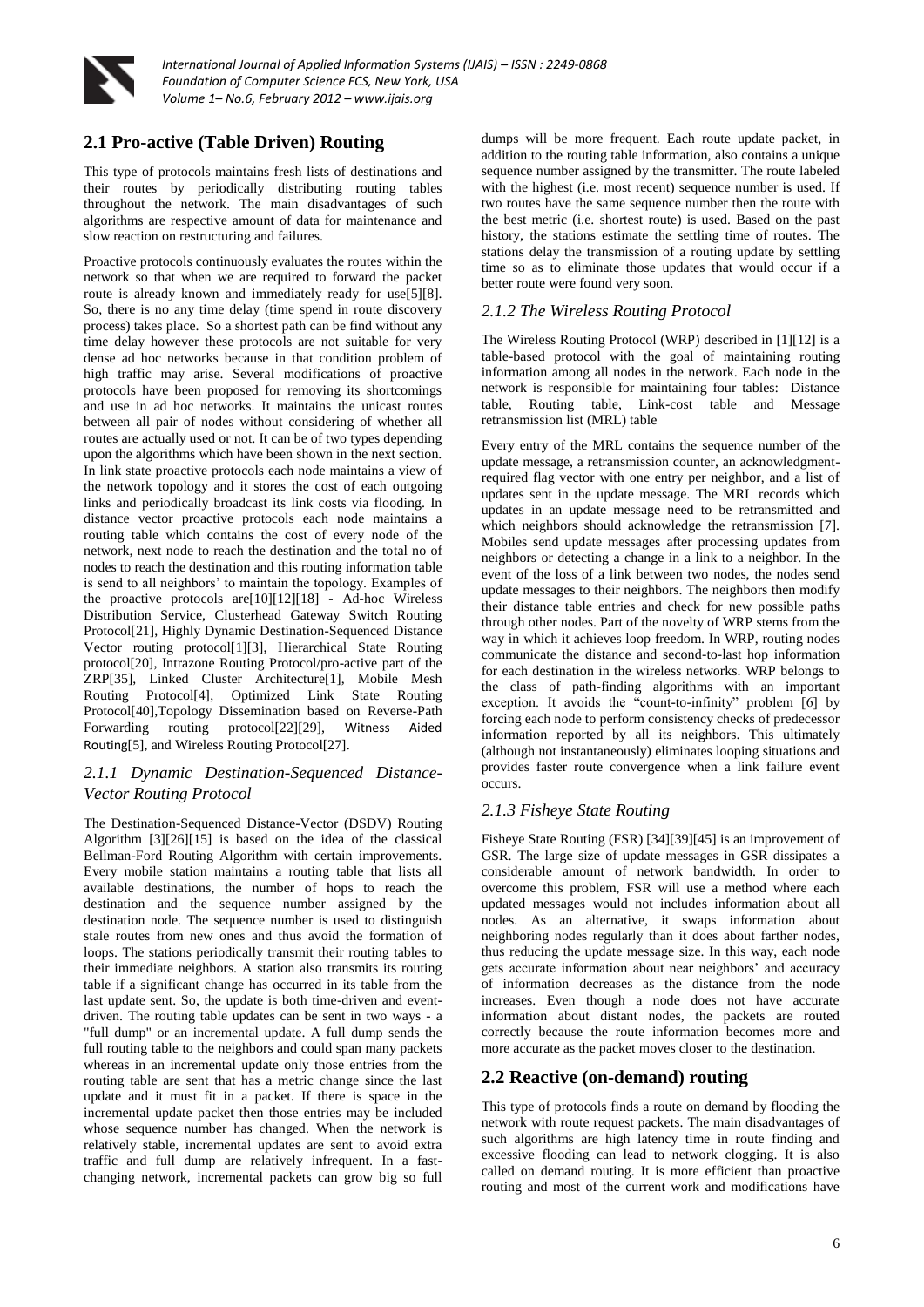

been done in this type of routing for making it more and more better. The main idea behind this type of routing is to find a route between a source and destination whenever that route is needed whereas in proactive protocols we were maintaining all routes without regarding its state of use. So in reactive protocols we don't need to bother about the routes which are not being used currently. This type of routing is on demand. Discovering the route on demand avoids the cost of maintaining routes that are not being used and also controls the traffic of the network because it doesn't send excessive control messages which significantly create a large difference between proactive and reactive protocols. Time delay in reactive protocols is greater comparative to proactive types since routes are calculated when it is required. e. g. AODV (Ad-hoc On Demand Distance Vector)[32], DSR (Dynamic Source Routing)[13][31], TORA (Temporally Ordered Routing Algorithm)[33][16].

#### *2.2.1 Dynamic Source Routing Protocol*

 The Dynamic Source Routing (DSR)[13][31] protocol is a distance-vector routing protocol for MANETs. When a node generates a packet to a certain destination and it does not have a known route to that destination, this node starts a route discovery procedure. Therefore, DSR is a reactive protocol. One advantage of DSR is that no periodic routing packets are required. DSR also has the capability to handle unidirectional links. Since DSR discovers routes on-demand, it may have poor performance in terms of control overhead in networks with high mobility and heavy traffic loads. Scalability is said to be another disadvantage of DSR [2], because DSR relies on blind broadcasts to discover routes. There are two main operations in DSR, route discovery and route maintenance. During the route discovery procedure, routers maintain ID lists of the recently seen requests to avoid repeatedly processing the same route request. Requests are discarded if they were processed recently since they are assumed to be duplicates. If a router receives a request and detects that the request contains its own ID in the list of intermediate routers, this router discards the request to avoid loops. The route maintenance procedure is used when routes become invalid due to the unpredictable movement of routers. Each router monitors the links that it uses to forward packets. Once a link is down, a route error packet is immediately sent to the initiator of the associated route. Therefore, the invalid route is quickly discarded. The initiator and all intermediate routers build routing entries associated with this new sequence number when they receive the reply. The number of hop values can be used to find a shorter path if a router receives two replies with the same destination sequence number.

## *2.2.2 Ad Hoc On-demand Distance Vector Routing protocol*

AODV is reactive protocol and construct route on demand and aims to reduce routing load [3][12][32]. It uses a table driven routing framework and destination sequence numbers for routing packets to destination mobile nodes and has location independent algorithm. It sends messages only when demanded and it has bi-directional route from the source and destination. When it has packets to send from source to destinations mobile node (MN) then it floods the network with route request (RREQ) packets. When a node receives an AODV control packet from a neighbor, or creates or updates a route for a particular destination or subnet, it checks its route table for an entry for the destination. All mobile nodes that receive the RREQ checks its routing table to find out that if it is the destination node or if it has fresh route to the destination then it unicast route reply (RREP) which is routed back on a temporary reverse route generated by RREQ from source node, or else it re-broadcast RREQ.

#### *2.2.3 Temporally Ordered Routing Algorithm*

 The TORA routing protocol is based on the LMR protocol [33][54]. It uses similar link reversal and route repair procedure as in LMR, and also the creation of a DAGs, which is similar to the query/reply process used in LMR[44]. Therefore, it also has the same benefits as LMR. The advantage of TORA[16] is that it has reduced the far-reaching control messages to a set of neighboring nodes, where the topology change has occurred. Another advantage of TORA is that it also supports multicasting; however this is not incorporated into its basic operation. TORA can be used in conjunction with lightweight adaptive multicast algorithm (LAM) to provide multicasting. The disadvantage of TORA is that the algorithm may also produce temporary invalid routes as in LMR.

# **2.3 Zone Based Hierarchical Routing Protocols**

 The Zone-Based Hierarchical Link State Protocol is based on the GPS (Global Positioning System). ZHLS is similar to the [Zone Routing Protocol.](http://wiki.uni.lu/secan-lab/Zone+Routing+Protocol.html) It is a hybrid routing protocol acting similar like ZRP. The protocol is proactive when the destination node is in the same zone as the node which sent the request (Intrazone Clustering), here we will discuss few of them as below:

#### *2.3.1 The Zone Routing Protocol*

 The Zone Routing Protocol (ZRP) [17][19][25] localizes the nodes into sub-networks (zones). Within each zone, proactive routing is adapted to speed up communication among neighbors. The inter-zone communication uses on-demand routing to reduce unnecessary communication. An improved mathematic model of topology management to organize the network as a forest, in which each tree is a zone, is introduced in [18]. This algorithm guarantees overlap-free zones. Furthermore, the concept introduced in this algorithm also works with QoS control because the topology model is also an approach to estimate the link quality[13]. An important issue of zone routing is to determine the size of the zone. An enhanced zone routing protocol, Independent Zone Routing (IZR), which allows adaptive and distributed reconfiguration of the optimized size of zone, is introduced in . Furthermore, the adaptive nature of the IZR enhances the scalability of the ad hoc network.

#### *2.3.2 The Hybrid Ad hoc Routing Protocol*

 It is an improvement of the abovementioned proactive and reactive or the combination of other equipment, such as global positioning system (GPS) and other equipment, participate in the study of mechanisms to facilitate the routing of the quick search, and data transmission.[12][27]. HARP aims at establishing the most stable path from a source to a destination in order to improve delay performance due to path failure [30]. HARP applies the path discovery mechanism between zones that intends to limit flooding in the network, and that filters the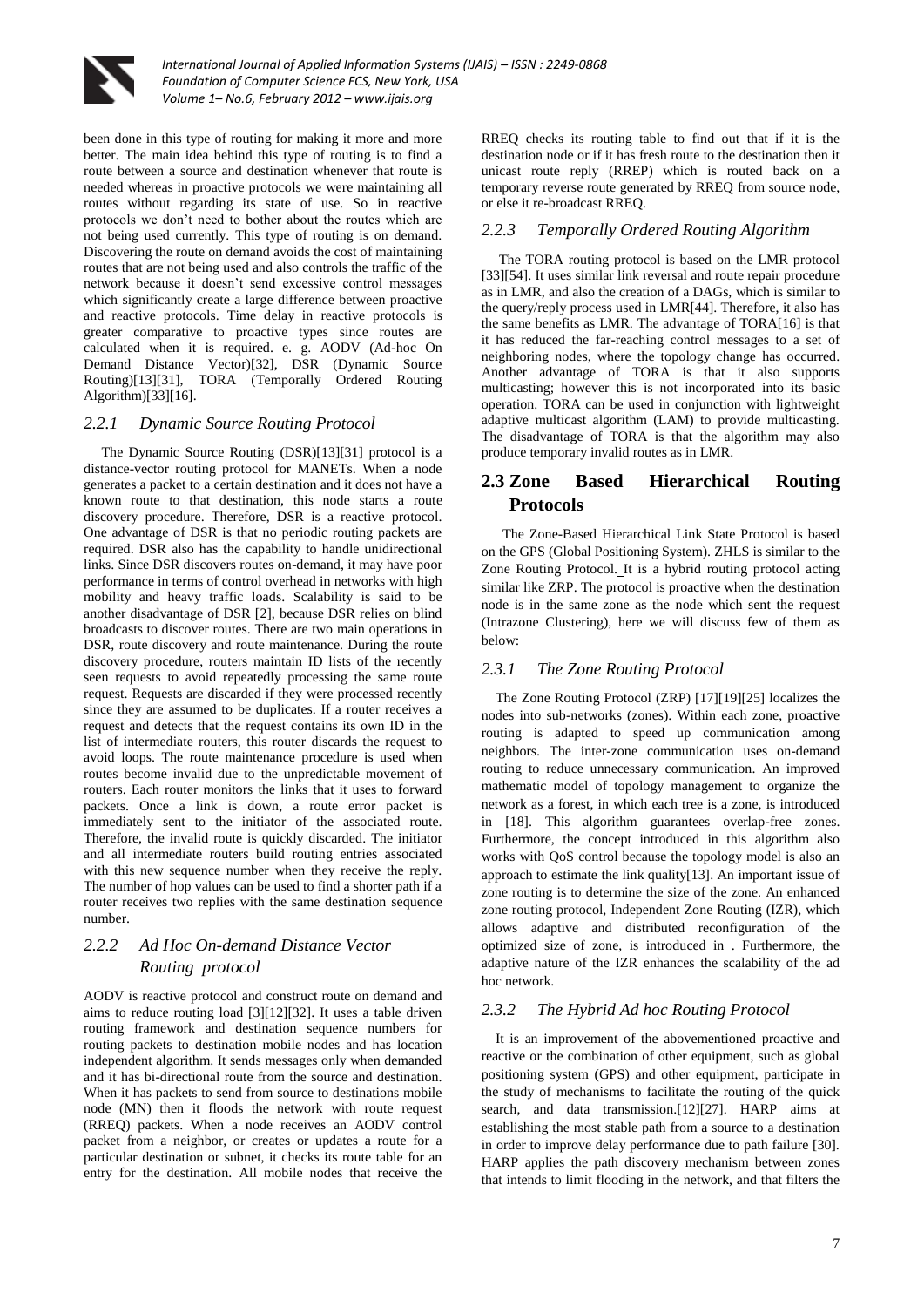

candidate paths as soon as possible according to the stability criteria. As stability is the most desired parameter, HARP offers different mechanisms to anticipate path failure along with path maintenance procedure whose complexity is reduced by the proactive nature of the routing algorithm within a zone. These procedures reduce the delay that stems from a path failure during data transmission.

## *2.3.3 The Zone-based Hierarchical Link State routing (ZHLS)*

 The network is divided into zones. Each node is assumed to know its location and hence be able to map a given location to its corresponding zone id. Two zones are assumed to be connected if at least one node in one zone is connected to a node in the other zone. Routing within and in between zones is based on shortest path routing. Hence, ZHLS [5][25][30] belongs to the category of routing protocols based on minimum-weight path based routing.

# **2.4 Cluster-based Routing Protocols**

Cluster Based Routing Protocol (CBRP) is an on-demand routing protocol, where the nodes are divided into clusters. In this section we will discuss few typical type of protocol based on CBRP.

## *2.4.1 The Cluster head Gateway Switch Routing (CGSR)*

 Nodes are grouped into clusters and a cluster head controls the cluster. One of the important criteria for cluster-head election algorithms is stability. Frequent cluster head election can result in prohibitive overhead. In CGSR [21], a stable least cluster change (LCC) clustering algorithm is preferred over the widely used lowest (highest) ID and the highest connectivity algorithms. According to the LCC algorithm, cluster heads change only when two cluster heads come into contact, or a node moves out of the range of all cluster heads. At each mobile node, a "cluster member-table" is maintained where in information about the destination cluster head of each mobile node in the network is stored. In addition, a routing table that stores information about the next hop to reach the destination is stored at each node. On receiving a packet, a node uses the cluster member table to determine the nearest cluster head along the route to the destination; then uses the routing table to determine the next hop node used to reach the selected cluster head. Using DSDV[5][28], the cluster member table is periodically exchanged among all nodes in the network and the routing table is periodically exchanged within a cluster. Traffic from a source to destination is routed using a hierarchical cluster head-gateway routing approach where DSDV is the underlying routing scheme. CGSR fits under the minimumweight path routing category.

#### *2.4.2 The Hierarchical State Routing (HSR)*

 The characteristic feature of Hierarchical State Routing (HSR) [20] is multilevel clustering and logical partitioning of mobile nodes. The network is partitioned into clusters and a cluster-head elected as in a cluster-based algorithm. In HSR, the cluster-heads again organize themselves into clusters and so on. Hierarchical state routing (HSR), proposed in Scalable Routing Strategies for Ad Hoc Wireless Network [15][18], is a typical example of a [hierarchical](http://en.wikipedia.org/wiki/Hierarchical_routing) [routing protocol.](http://en.wikipedia.org/wiki/Routing_protocol) HSR maintains a hierarchical [topology,](http://en.wikipedia.org/wiki/Network_topology) where elected [clusterheads](http://en.wikipedia.org/w/index.php?title=Clusterhead&action=edit&redlink=1) at the lowest level become members of the next higher level. On the higher level, superclusters are formed, and so on. [Nodes](http://en.wikipedia.org/wiki/Node_%28networking%29) which want to communicate to a node outside of their [cluster](http://en.wikipedia.org/wiki/Cluster_%28computing%29) ask their clusterhead to forward their packet to the next level, until a clusterhead of the other node is in the same cluster. The packet then travels down to the destination node. Furthermore, HSR proposes to cluster nodes in a logical way instead of in a geological way: members of the same company or in the same battlegroup are clustered together, assuming they will communicate much within the logical cluster. HSR does not specify how a cluster is to be formed.

#### *2.4.3 Cluster Based Routing Protocol (CBRP)*

 The network is divided into clusters. Cluster heads are elected using the "min-ID" algorithm. Route discovery in CBR [37] is similar to that in DSR except that the forwarding nodes of the route discovery packets are only the cluster heads and gateways. Route shortening is done if two gateways or cluster heads can directly reach each other without one or more intermediate nodes on the route. Thus, CBR is designed to aim for the shortest hop route from the source to the destination across one or more intermediate clusters. CBR could be grouped under the category of routing protocols based on the minimum-weight path routing.

# **2.5 Routing Protocols using Location Information**

## *2.5.1 Location Aided Routing (LAR)*

Location Aided Routing (LAR) [43] is another kind of hybrid routing protocol. LAR is a scalable routing protocol that uses landmarks, location and distance of the nodes to reduce the periodical update costs. LAR is suitable for networks with large number of nodes, which need to establish a hierarchy. This protocol is more complex than zone routing protocols due to the fact that the maintenance of hierarchical network is more difficult when determining the level of the nodes in the hierarchy. Some research effort has been put on the adaptation of classic ad hoc routing protocols [12][18], such as DSR and AODV, to the scalable networks. The possibility of applying the DSR and AODV to scalable networks is studied and an improvement of DSR and AODV is presented in order to apply them to scalable networks [2].

## *2.5.2 The Distance Routing Effect Algorithm for Mobility*

DREAM [23] is a proactive, multi-path, location-aware routing protocol. DREAM makes use of the so called distance effect to regulate the frequency of topological updates. According to the distance effect, the greater the distance between two nodes, the lower is their relative mobility. DREAM also makes use of the mobility rate of the nodes to regulate the frequency of location updates: the faster a node moves, the higher is the frequency of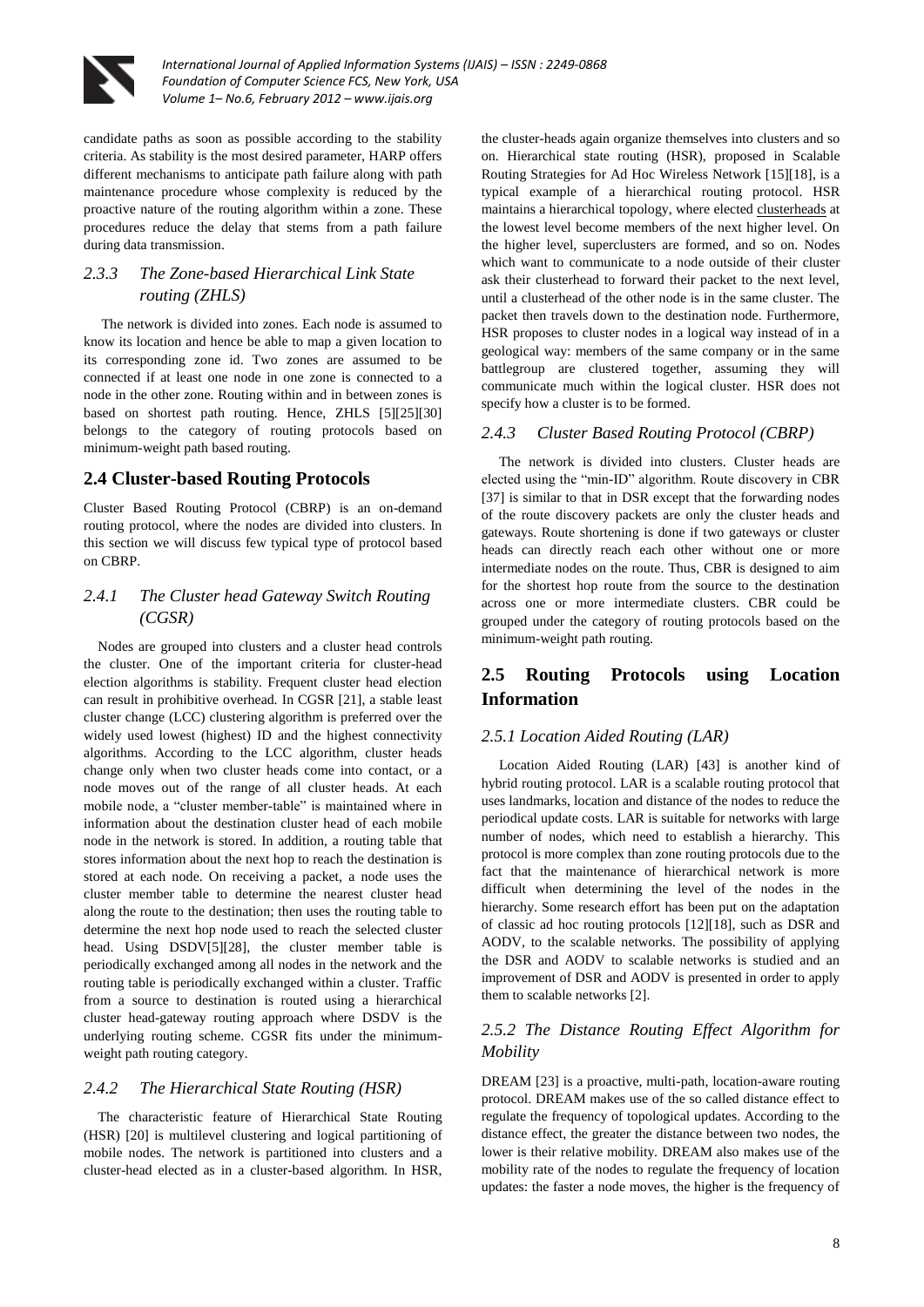

location updates from that node. A node records the locations of all its peer nodes in a location table. Using this location information, a node forwards the data packet to a set of neighbors that lie in the direction to the destination. If no such neighbors could be selected, the data packet is dropped. The destination responds with an ACK when it receives the data packet forwarded by a designated set of nodes.

The ACK is forwarded to the source node in a fashion similar to that of the data packet. If the source node fails to receive an ACK through a designated set of nodes, it floods the data packet. Once at least one path between the source and destination are learnt, the source could start sending data packets using the learned paths, preferably the shortest hop path. The routing metric in DREAM has been referred to as shortest hop path in [5]. Hence, DREAM belongs to the class of protocols based on minimum-weight path based routing.

### **2.6 Link Stability Based Routing Protocols**

#### *2.6.1 The Associatively Based Routing Protocol*

 The Associatively Based Routing (ABR) protocol [41][42] is another source initiated routing protocol, which also uses a query-reply technique to determine routes to the required destinations. However, in ABR route selection is primarily based on stability. To select stable route each node maintains an associatively tick with their neighbors, and the links with higher associatively tick are selected in preference to the once with lower associatively tick. However, although this may not lead to the shortest path to the destination, the routes tend to last longer. Therefore, fewer route reconstructions are needed, and more bandwidth will be available for data transmission. The disadvantage of ABR is that it requires periodic beaconing to determine the degree of associatively of the links. This beaconing requirement requires all nodes to stay active at all time, which may result in additional power consumption. Another disadvantage is that it does not maintain multiple routes or a route cache, which means that alternate routes will not be immediately available, and a route discovery will be required using link failure. However, ABR has to some degree compensated for not having multiple routes by initiating a localized route discovery procedure (i.e. LBQ).

## *2.6.2 The Signal Stability-Based Adaptive Routing protocol (SSR)*

 The Signal Stability-Based Adaptive (SSA) routing protocol [14] selects routes based on the signal strength between nodes. Signal strength of the link with a neighboring node is determined using the periodic beacons received from that node. If the signal strength is beyond a threshold, the link is considered stable; otherwise, the link is designated to be weak. Preference is given to paths on the stronger stable channels, SSA fits under the stability category. Route discovery in SSA is through source-initiated broadcast request messages. A node forwards the request message to the next hop only if it is received over a stronger channel and has not been previously processed. The destination, unlike in ABR, chooses the first arriving route-search packet and sends back a route-reply in the reverse direction of the selected route. In addition to choosing

the path of strongest signal stability, it is most likely that first arriving route-search packet traversed over the shortest and/or the least congested path. If no route-reply message is received within a specific timeout period, the source initiates another route-search and also indicates its acceptability of weak channels in the search packet header.

# **3. COMPARISONS AND ANALYSIS OF ROUTING PROTOCOLS**

 This section presents over all comparison of MANET routing protocols, first generalized DSDV, WRP, FSR, DSR, ZRP, AODV, TORA, CGSR, ZRP, SSR, and ABR protocols after that analysis for same groups as discussed above. We have presented the comparison among routing protocols show in table 1, table 2, and table 3 the kind of protocols such as WRP, DSDV and FSR proactive, DSR, AODV, TORA, SSR and ABR are reactive where as ZRP is zone-based routing and CGSR is cluster-based routing. Routing structure of CGSR is hierarchical and all other have flat, all these protocols are loop free only WRP is loop free but not instantaneous. As reactive routing protocols for mobile ad hoc networks, DSR, AODV and TORA are proposed to reduce the control traffic overhead and improve scalability. WRP, DSDV and FSR have distinct features and use different mechanisms for loop-free guarantee. WRP, DSDV and FSR have the same time and communication complexity. Both DSR and TORA support unidirectional links and multiple routing paths, but AODV doesn't. In contrast to DSR and TORA, nodes using AODV periodically exchange hello messages with their neighbors to monitor link disconnections. WRP, FSR and TORA have characteristic as reduced topology and all other have full topology, only. AODV and ZRP have multicasting capability other have no such capability. As shown in table 3: each protocol has advantages and disadvantages. No any protocol which out perform in all condition. Comparisons shown in table 1, table 2 and table 3 based on basic characteristics of routing protocols have clearly defined and all categories [46] in well mannered.

 The proactive routing in mobile ad hoc networks needs mechanisms that dynamically collect network topology changes and send routing updates in an event-triggered style. Protocols WRP, DSDV and FSR are loop free and have the same time and communication complexity. Whereas WRP has a large storage complexity compared to DSDV because more information is required in WRP to guarantee reliable transmission and loop-free paths. Both periodic and triggered updates are utilized in WRP and DSDV; therefore, their performance is tightly related with the network size and node mobility pattern. As a Link State routing protocol, FSR has high storage complexity, but it has potentiality to support multiple-path routing and QoS routing.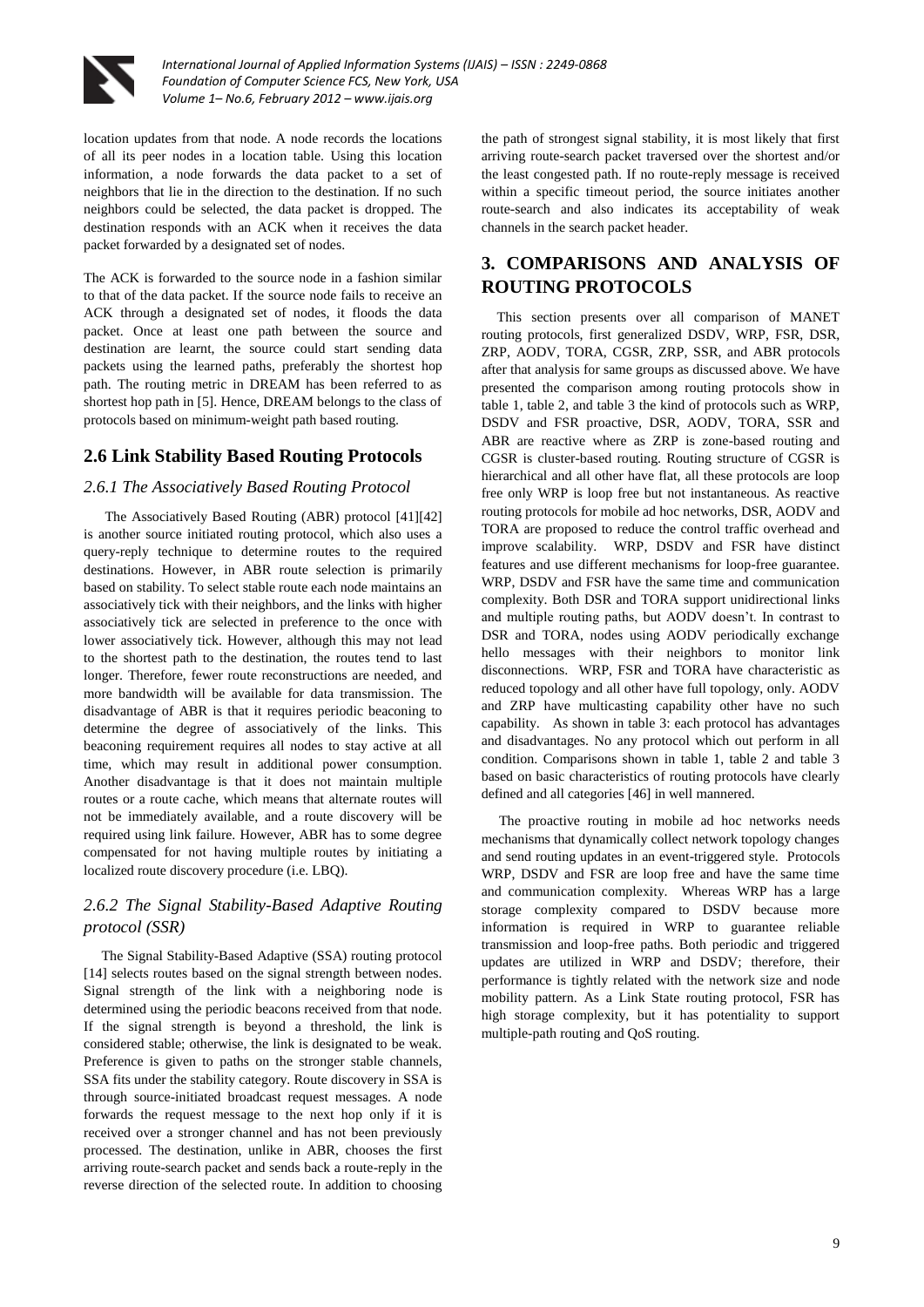

| Protocol    | <b>Routing Category</b>  | <b>Routing</b>   | Loop free                         | <b>Route Metric</b>                              | Power       |
|-------------|--------------------------|------------------|-----------------------------------|--------------------------------------------------|-------------|
|             |                          | <b>Structure</b> |                                   |                                                  | requirement |
| <b>DSDV</b> | Proactive                | Flat             | Yes                               | Shortest path                                    | High        |
| <b>WRP</b>  | Proactive                | Flat             | Yes, but not<br>instantaneou<br>S | Shortest path                                    | High        |
| <b>FSR</b>  | Proactive                | Flat             | Yes                               | Shortest path                                    | High        |
| <b>DSR</b>  | Reactive                 | Flat             | Yes                               | Shortest path or<br>next available in RC         | Low         |
| <b>AODV</b> | Reactive                 | Flat             | Yes                               | <b>Fastest and Shortest</b><br>path              | Low         |
| <b>TORA</b> | Reactive                 | Flat             | Yes                               | Shortest path                                    | Low         |
| <b>ZRP</b>  | Zone-based routing       | Flat             | Yes                               | Shortest path                                    | Medium      |
| <b>CGSR</b> | Cluster-based<br>routing | Hierarchical     | Yes                               | Shortest path                                    | High        |
| <b>SSR</b>  | Reactive                 | Flat             | Yes                               | Signal & Stability                               | Low         |
| <b>ABR</b>  | Reactive                 | Flat             | Yes                               | Link Associatively &<br>shortest path&<br>others | Low         |

| Table 1: Comparison of Basic characteristics of routing protocols |  |
|-------------------------------------------------------------------|--|
|-------------------------------------------------------------------|--|

As reactive routing protocols for mobile ad hoc networks, DSR, AODV and TORA are proposed to reduce the control traffic overhead and improve scalability. Both DSR and TORA support unidirectional links and multiple routing paths, but AODV doesn't. TORA, utilizing the "link reversal" algorithm, DAG constructs routing paths from multiple sources to one destination and supports multiple routes and multicast [2]. In AODV and DSR, a node notifies the source to re-initiate a new route discovery operation when a routing path disconnection is detected. In TORA, a node re-constructs DAG when it lost all downstream links. AODV uses sequence numbers to avoid formation of route loops. Because DSR is based on source routing, a loop can be avoided by checking addresses in route record field of data packets. In TORA, each node in an active route has a unique height and packets are forwarded from a node with higher height to a lower one.

As zone based mobile ad hoc network routing protocols, ZRP, HARP and ZHLS use different zone construction methods, which have critical effect on their performance. In ZRP, the network is separated into overlapping zones according to the topology knowledge for neighboring nodes of each node. In HARP, the network is separated into non-overlapping zones dynamically by DDR through mapping the network topology to a forest. ZHLS assumes that each node has a location system such as GPS and the geographical information is well known, and the network is geographically divided into non-overlapping zones. However, because zones heavily overlap, ZRP in general will incur more overhead than ZHLS and HARP.

Different clustering algorithms have been introduced to group mobile nodes and elect clusterheads in cluster based routing protocols [1]. A location management mechanism is used in HSR to map the logical address to the physical address. CGSR is based on DSDV, a proactive routing protocol for mobile ad hoc networks, and every node keeps routing information for other nodes in both the cluster member table and the routing table. In CBRP, every node keeps information about its neighbors and a clusterhead maintains information about its members and its neighboring clusterheads.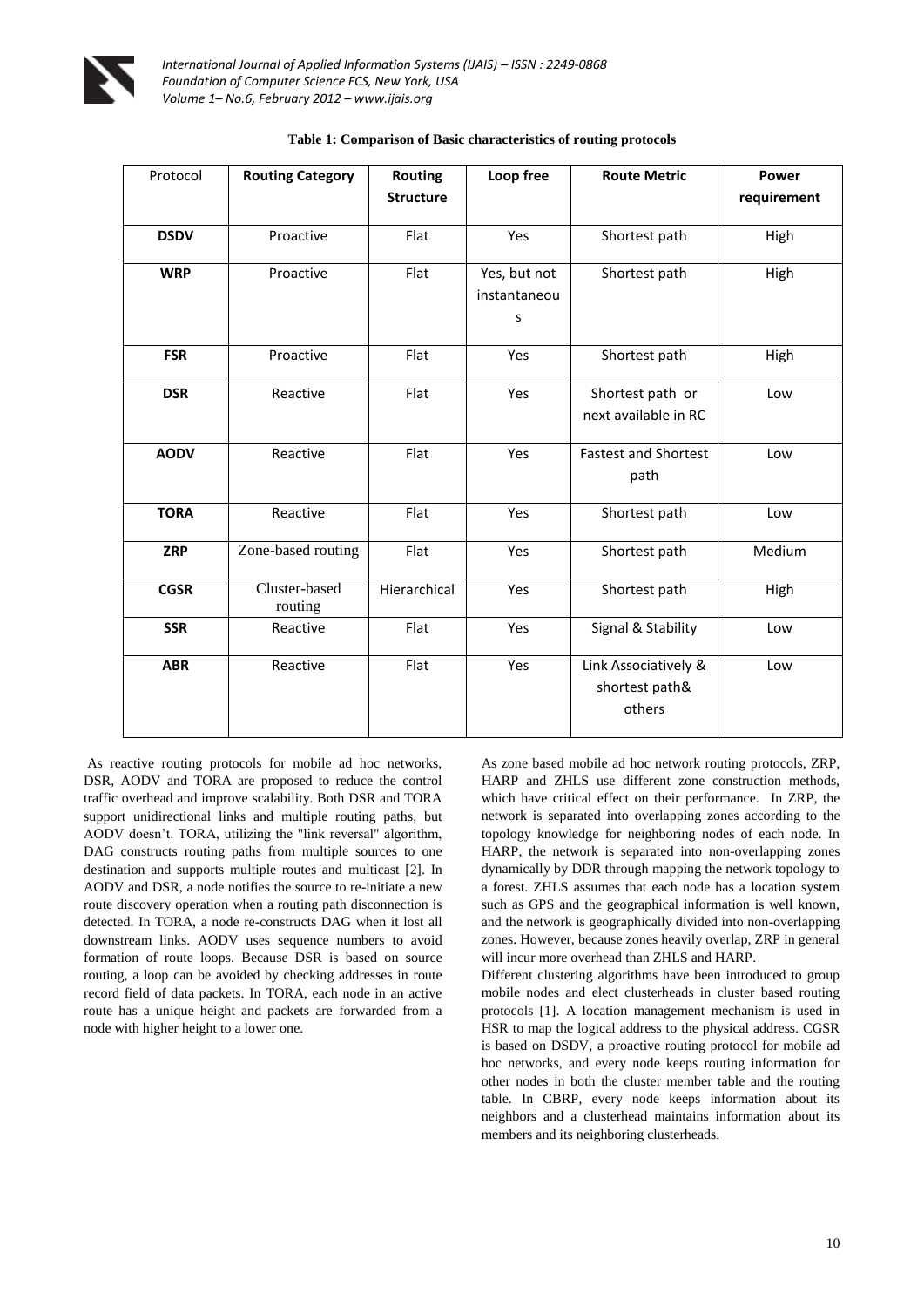

| <b>Protocol</b> | <b>Topology</b> | <b>Hallow</b>  | <b>Multicasting</b> | <b>Update Period</b>       | <b>Control</b> |
|-----------------|-----------------|----------------|---------------------|----------------------------|----------------|
|                 |                 | <b>Message</b> | Capability          |                            | overhead       |
| <b>DSDV</b>     | Full            | N <sub>o</sub> | N <sub>o</sub>      | Hybrid                     | High           |
| <b>WRP</b>      | Reduced         | Yes            | $\rm No$            | Hybrid                     | High           |
| <b>FSR</b>      | Reduced         | N <sub>0</sub> | N <sub>0</sub>      | Periodically               | Low            |
| <b>DSR</b>      | Full            | N <sub>o</sub> | No                  | Event driven               | Low            |
| <b>AODV</b>     | Full            | Yes            | Yes                 | Event driven               | Low            |
| <b>TORA</b>     | Reduced         | N <sub>o</sub> | No                  | Event driven               | Low            |
| <b>ZRP</b>      |                 | Yes            | Yes                 | Periodically               | Medium         |
| <b>CGSR</b>     | Full            | N <sub>o</sub> | No                  | Periodically               | High           |
| <b>SSR</b>      |                 | Yes            | No                  | Periodically/ Event driven | Low            |
| <b>ABR</b>      | Full            | Yes            | N <sub>o</sub>      | Periodically/ Event driven | Low            |

## **Table 2: Comparison of Basic characteristics of routing protocols**

| Table 3: Comparison of Basic characteristics of routing protocols |  |  |
|-------------------------------------------------------------------|--|--|
|                                                                   |  |  |

| <b>Protocol</b> | <b>Routing</b> | <b>Multiple</b><br>routes | <b>Advantages</b>                                                                                                                       | <b>Disadvantages</b>                                                                                                                                                                                                                                                 |
|-----------------|----------------|---------------------------|-----------------------------------------------------------------------------------------------------------------------------------------|----------------------------------------------------------------------------------------------------------------------------------------------------------------------------------------------------------------------------------------------------------------------|
| <b>DSDV</b>     | Uniform        | No                        | Freedom of loops in routing<br>tables                                                                                                   | High overhead                                                                                                                                                                                                                                                        |
| <b>WRP</b>      | Uniform        | N <sub>o</sub>            | Freedom of loops in routing<br>tables                                                                                                   | A large amount of memory and<br>periodic hello message<br>consumes<br>power and bandwidth                                                                                                                                                                            |
| <b>FSR</b>      | Uniform        | May be                    | Reduces control overhead                                                                                                                | High Memory<br>overhead,<br>reduced<br>accuracy                                                                                                                                                                                                                      |
| <b>DSR</b>      | Uniform        | Yes                       | No periodic hello message and<br>fast recovery - cache can store<br>multiple paths to a destination                                     | Major scalability problem due to the<br>nature of source routing and flooding,<br>large delays                                                                                                                                                                       |
| <b>AODV</b>     | Uniform        | No                        | Uses bandwidth efficiently, is<br>responsive<br>changes<br>to<br>in<br>topology,<br>scalable<br>is<br>and<br>ensures loop free routing  | Nodes use the routing caches to reply<br>queries.<br>Results<br>route<br>to<br>"uncontrolled" replies and repetitive<br>updates in hosts' caches yet early<br>queries cannot stop the propagation of<br>all query messages which are flooded<br>all over the network |
| <b>TORA</b>     | Uniform        | Yes                       | Provides loop free paths at all<br>instants and multiple routes so<br>that if one path is not available,<br>other is readily available. | Temporary routing loops,<br>problem in distance vector routing<br>protocols.                                                                                                                                                                                         |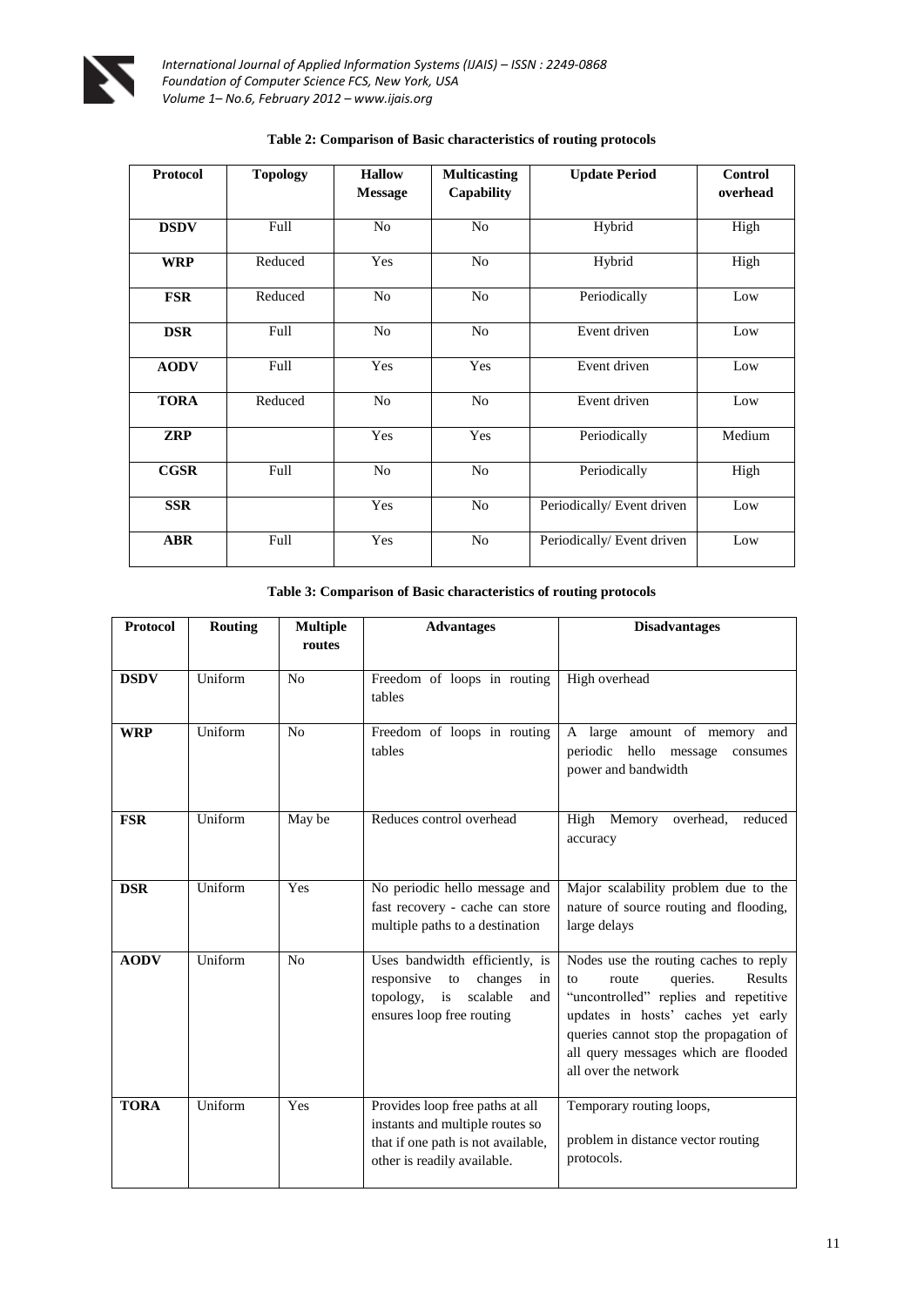

| <b>ZRP</b>   | Nonuniform | N <sub>0</sub>                                     | Reduce retransmissions                                                                 | Overlapping zones                                                                                              |
|--------------|------------|----------------------------------------------------|----------------------------------------------------------------------------------------|----------------------------------------------------------------------------------------------------------------|
| <b>ZHLS</b>  | Nonuniform | Yes, if<br>more than<br>one virtual<br>link exists | Reduction of SPF, low control<br>overhead                                              | Static zone map required                                                                                       |
| <b>CGSR</b>  | Nonuniform | No                                                 | Reduced control overhead                                                               | Too frequent cluster head selection can<br>be an overhead and cluster nodes and<br>Gateway can be a bottleneck |
| <b>HSR</b>   | Nonuniform | No                                                 | Low control overhead                                                                   | Location management                                                                                            |
| <b>CBRP</b>  | Nonuniform | No                                                 | Only cluster-heads<br>exchangerouting information                                      | Cluster maintenance, temporary loops                                                                           |
| <b>LAR</b>   | Nonuniform | Yes                                                | Localized route discovery                                                              | Based on source routing, flooding is<br>used if no location information is<br>available                        |
| <b>DREAM</b> | Nonuniform |                                                    | Low control overhead and<br>memory overhead;                                           | Requires a GPS                                                                                                 |
| <b>SSR</b>   | Uniform    | N <sub>0</sub>                                     | Route stability ,to select strong<br>connection leads to fewer route<br>reconstruction | Long delay since intermediate nodes<br>can't answer the path (unlike AODV,<br>DSR)                             |
| <b>ABR</b>   | Uniform    | Yes                                                | Route stability(free from<br>duplicate packets)                                        | Scalability problems, Short beaconing<br>interval to reflect association degree<br>precisely                   |

Location based routing protocols exploit location and node mobility information for the routing process. LAR, DREAM and GLS use the information in different ways and provide different services. LAR can be integrated into a reactive routing protocol and its main objective is to perform more efficient route discovery and limit the flooding of route request packets. In DREAM, the location update frequency is determined by the relative distance between nodes and their mobility characteristics. GLS is not a routing protocol, but only provides a location service. In GLS, every node has several location servers scattered throughout the network which provide location information.

 In mobile ad hoc networks, node mobility causes link state changes and results in route maintenance operations [41][42]. Using stability of links instead of hop numbers as metric for routing path selection is a promising solution for reducing control overhead. Although ABR and SSR are all based on Link State routing algorithm, they have distinct features and different mechanisms. ABR is a reactive routing protocol and is proposed to incorporate the link stability into routing to construct long-lived routing paths. The metric associatively is used in ABR to measure how long a wireless link lasts without failure. Following the assumption that the number of the associatively tags of a link reflects how long the link will be available in the future, a route path with greatest associatively tags is constructed. SSR can be seen as an extension of ABR. SSR uses signal stability as routing metric and route requests are propagated only through strong channels. SSR also assumes that the current signal strength of a channel can be used to predict its state in the future. Additionally, in SSR the messages are only propagated through strong channels to reduce the traffic overhead.

## **4. APPLICATIONS AND CHALLENGES**

# **4.1 Applications of Mobile Ad-hoc Networks**

 Ad hoc wireless networks have an important role to play in military applications [5][15]. Soldiers equipped with multimode mobile communicators can now communicate in an ad hoc manner without the need for fixed wireless base stations. In addition, small vehicular devices equipped with audio sensors and cameras can be deployed at targeted regions to collect important location and environmental information which will be communicated back to a processing node via ad hoc mobile communications.

People today attend conferences and meetings with their palmtops, laptops, and notebooks. It is therefore attractive to have instant network formation, in addition to file and information sharing without the presence of fixed base stations and systems administrators. Presenters can multicast slides and audio to intended recipients. Attendees can ask questions and interact on a commonly shared whiteboard. Ad hoc mobile communication is particularly useful in relaying information (status, situation awareness, etc.) via data, video, and/or voice from one rescue team member to another over a small handheld or wearable wireless device. Again, this applies to law enforcement personnel as well. Applications of mobile ad-hoc networks are tabulated as shown in table 4: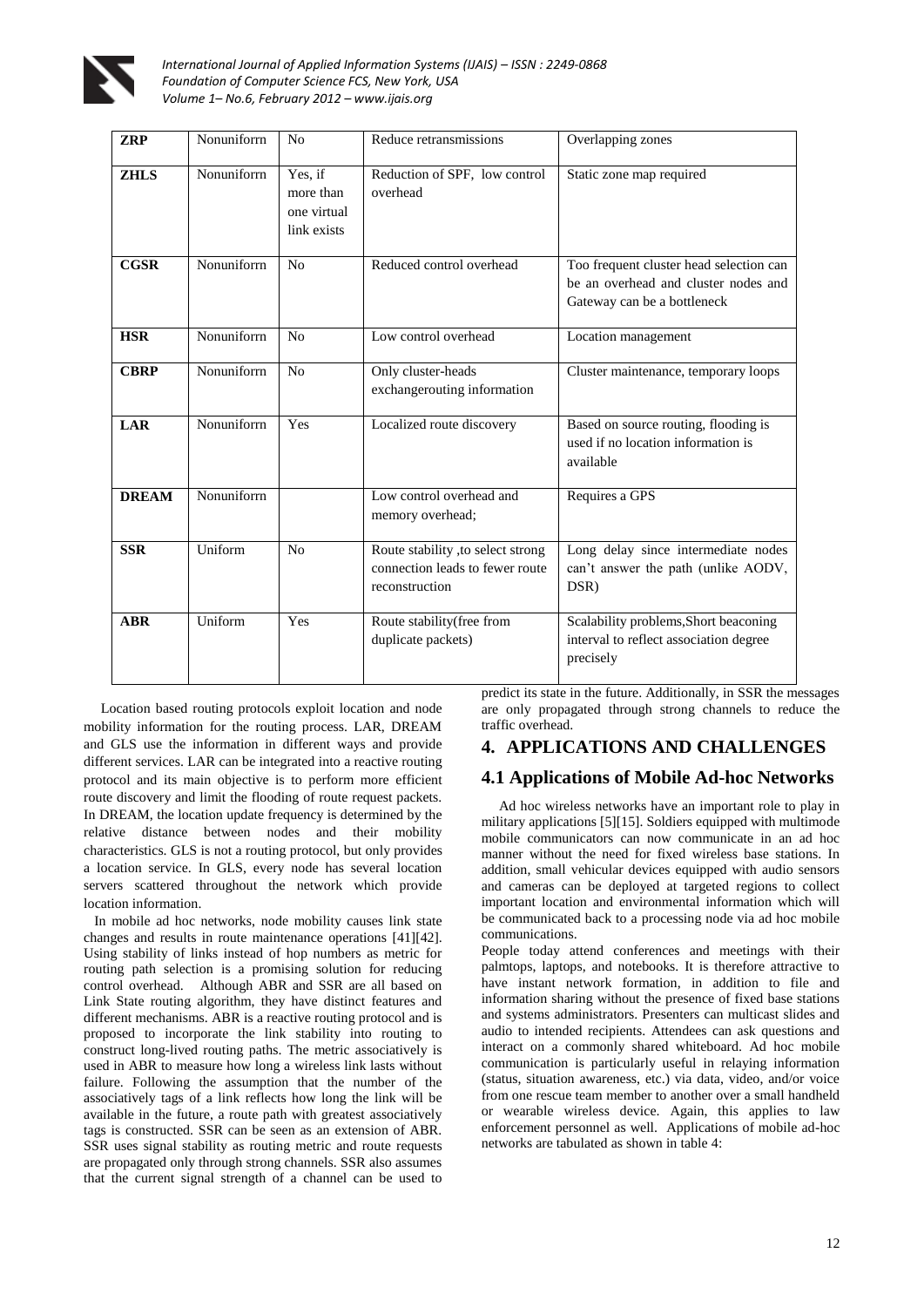

| Table 4. Application for the Ad Hoc Networks. |  |  |
|-----------------------------------------------|--|--|
|-----------------------------------------------|--|--|

| <b>Applications</b>                               | The Possible Service of Ad Hoc Networks                                                                                                                                                                                                                                                                                                                                                                       |
|---------------------------------------------------|---------------------------------------------------------------------------------------------------------------------------------------------------------------------------------------------------------------------------------------------------------------------------------------------------------------------------------------------------------------------------------------------------------------|
| <b>Emergency services</b>                         | Search and rescue operations in the desert and in the mountain and so on.<br>$\bullet$<br>Replacement of fixed infrastructure in case of environmental disasters<br>$\bullet$<br>Policing<br>$\bullet$<br>Fire fighting<br>٠<br>Supporting doctors and nurses in hospitals<br>٠                                                                                                                               |
| <b>Education</b>                                  | Universities and campus settings<br>$\bullet$<br>Classrooms<br>$\bullet$<br>Ad hoc Network when they make a meetings or lectures<br>$\bullet$                                                                                                                                                                                                                                                                 |
| <b>Context aware</b><br>services                  | Follow-on services: call-forwarding, mobile workspace<br>$\bullet$<br>Information services: location specific services, time dependent services<br>٠<br>Infotainment: touristic information<br>$\bullet$                                                                                                                                                                                                      |
| <b>Tactical networks</b>                          | Military communication.<br>$\bullet$<br>Military operations in the battlefields<br>$\bullet$                                                                                                                                                                                                                                                                                                                  |
| <b>Coverage extension</b>                         | Extending cellular network access<br>$\bullet$<br>Linking up with the internet, intranets, and so on.<br>$\bullet$                                                                                                                                                                                                                                                                                            |
| <b>Sensor networks</b>                            | Inside the home: smart sensors and actuators embedded in consumer electronics.<br>$\bullet$<br>Body area networks (BAN)<br>$\bullet$<br>Data tracking of environmental conditions, animal movements,<br>$\bullet$<br>chemical/biological detection<br>$\bullet$                                                                                                                                               |
| Home and enterprise<br>networks                   | Using the wireless networking in Home or office.<br>$\bullet$<br>Conferences, meeting rooms<br>$\bullet$<br>Theme parks<br>$\bullet$<br>Personal area networks<br>$\bullet$                                                                                                                                                                                                                                   |
| <b>Commercial and</b><br>civilian<br>environments | E-commerce: electronic payments anytime and anywhere<br>٠<br>Business: dynamic database access, mobile offices<br>٠<br>Vehicular services: road or accident guidance, transmission of road and weather conditions,<br>$\bullet$<br>taxi cab network, inter-vehicle networks<br>Sports stadiums, trade fairs, shopping malls and so on.<br>$\bullet$<br>Networks of visitors inside the airports.<br>$\bullet$ |

# **4.2 Real Challenges for Mobile Ad-hoc Networks**

Ad hoc networks have to suffer many challenges at the time of routing[36]. Dynamically changing topology and no centralized infrastructure are the biggest challenges in the designing of routing protocols in mobile ad hoc network. The position of the nodes in an ad hoc network continuously varies due to which we can't say that any particular protocol will give the best performance in each and every case topology varies very frequently so we have to select a protocol which dynamically adapts the ever-changing topology very easily.

Another challenge in MANET is limited bandwidth. If we compare it to the wired network then wireless network has less and more varying bandwidth. So bandwidth efficiency is also a major concern in ad-hoc routing protocol designing because sometimes data has to be transmitted within real time constraints. Limited power supply is the biggest challenge of an Ad hoc network so if we want to increase the network lifetime (duration of time when the first node of the network runs out of energy)[11] as well the node lifetime then we must have an energy efficient protocol. So an ad hoc routing protocol must meet all these challenges to give the average

performance in every case. The few other current challenges of mobile ad-hoc networks are listed as:

- Multicast
- QoS support
- **Limited wireless transmission range**
- Broadcast nature of the wireless medium
- Packet losses due to transmission errors
- Mobility-induced route changes
- Mobility-induced packet losses
- Battery constraints
- Potentially frequent network partitions
- Ease of snooping on wireless transmissions(security hazard)

## **5. CONCLUSIONS AND FUTURE DIRECTIONS**

## **5.1 Conclusions**

We presented a comprehensive survey of the routing protocols for mobile ad hoc wireless networks. We discussed the common goals of the methodologies of a routing protocol is to reduce control packet overhead, minimize the end-to-end delay, and maximize throughput; however, they differ in ways of finding and/or maintaining the routes between source-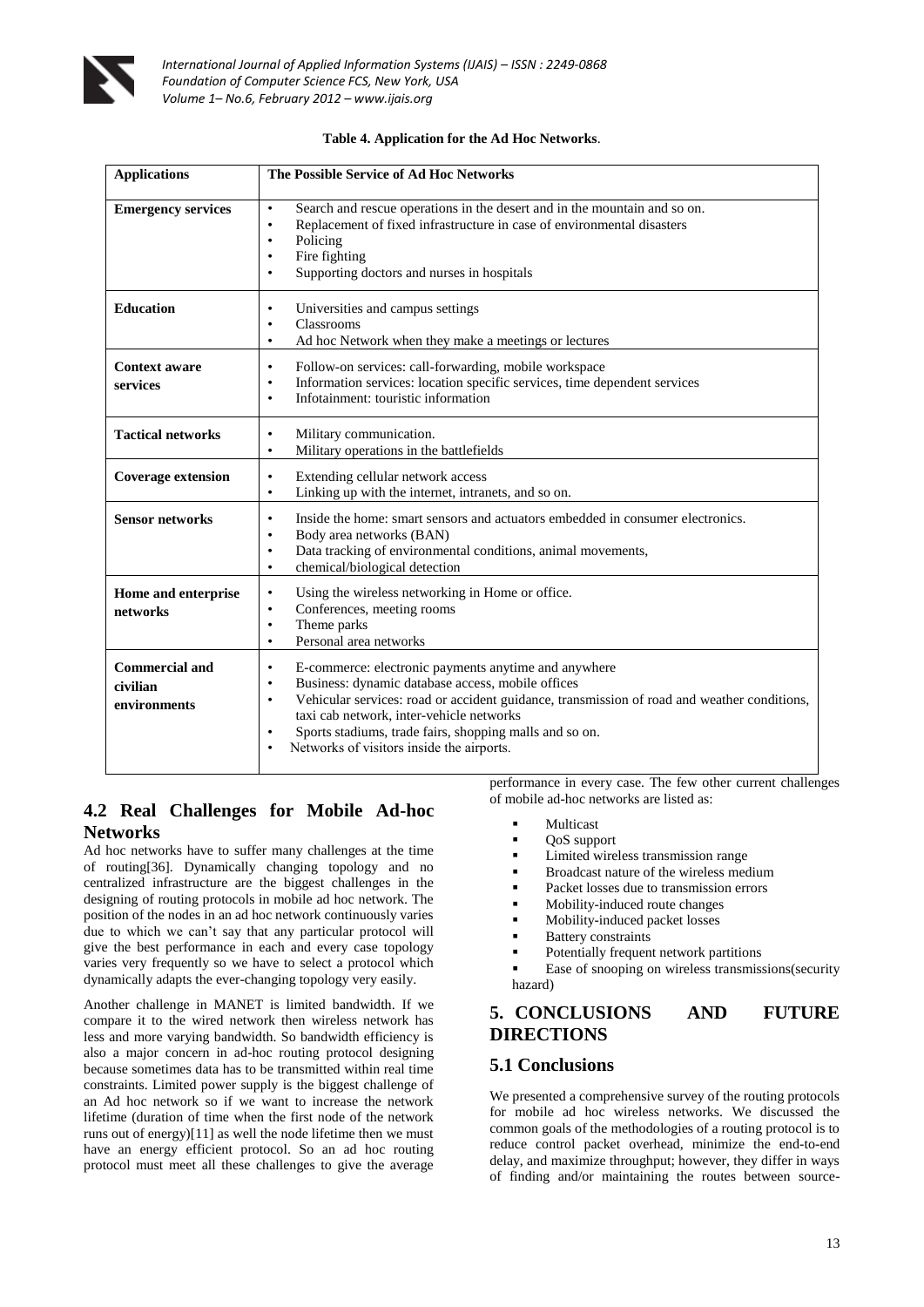

destination pairs. To the best of our knowledge, we could not find such a comprehensive survey on MANET routing protocols in the literature. This paper first present methodology of the typical types of routing protocols and then compared these protocols based on common characteristics. After that we presented applications and real challenges of routing in MANET. We believe our survey will be very helpful to the research community and also serve as a huge introductory material for somebody embarking onto research in routing protocols in ad hoc wireless networks. From technological view of point

This paper can support formal verification of MANET routing protocols or characterization of these protocols can aid the design, comparison, and improvement of these protocols with incorporating others good feature.

## **5.2 Future Directions**

Mobile ad-hoc networks have received increasing research attention in recent years. There are various active research works with MANETs focuses on promising future research directions based on the current research. This suggests a potential research topic on MANET routing in which estimates of parameters, including network and traffic profiles, can be used to adaptively choose different routing protocols or different modules for one protocol.

Further study of node mobility is also a promising research direction to improve estimates of link and path lifetimes, and improve the performance of MANET routing protocols. More extensive simulation and emulation studies can be used to analyze and to guide users when they choose routing protocols for their MANET applications and aid designers in improving protocols. A framework that characterizes these protocols can aid the design, comparison, and improvement of these protocols. Analysis and conclusions can guide users when they choose routing protocols for their MANET applications and aid designers in improving protocols.

## **6. REFERENCES**

- [1] T. Lin, S. F. Midkiff, and J. S. Park, "A Framework for Wireless Ad Hoc Routing Protocols," in Proc. of IEEE Wireless Communications and Networking Conference (WCNC), vol. 2, pp. 1162-1167, 2003.
- [2] Shiva Prakash, J.P. Saini, and S.C. Gupta, "Performance Analysis of Routing Protocols in Wireless Ad-hoc Network", International journal of computer information systems (ISSN: 2229-5208), Silicon Valley Publishers, October, 2010
- [3] Nor Surayati Mohamad Usop, Azizol Abdullah, "Performance Evaluation of AODV, DSDV & DSR Routing Protocol in Grid Environment", IJCSNS International Journal of Computer Science and Network Security, **9**, No.7, July 2009
- [4] J. Wells, "A Network Mobility Survey and Comparison with a Mobile IP Multiple Home Address Extension." M.S. thesis, The Bradley Department of Electrical and Computer Engineering, School of Engineering, Virginia Tech, USA, 2003. Available at [http://scholar.lib.vt.edu/theses/available/etd-12272003-](http://scholar.lib.vt.edu/theses/available/etd-12272003-225555) [225555.](http://scholar.lib.vt.edu/theses/available/etd-12272003-225555)
- [5] Saleh Ali K. Al-Omari and Putra Sumari, "An over view of Mobile Ad Hoc Networks for Existing Protocols and

Applications," International Journal on applications of graph theory in wireless ad hoc networks and sensor networks (Graph-Hoc), Vol.2, March 2010.

- [6] J. Moy, "OSPF Version 2," Internet Engineering Task Force RFC 2328, April 1998. Available at [http://www.ietf.org/rfc/rfc2328.txt.](http://www.ietf.org/rfc/rfc2328.txt)
- [7] Zhi Li and Yu-Kwong Kwok, "A New Multipath Routing Approach to Enhancing TCP Security in Ad Hoc Wireless Networks," Proc. ICPP Workshops, pp. 372- 379, June 2005.
- [8] Peng Yang and Biao Huang, "Multi-path Routing Protocol for Mobile Ad Hoc Network," 2008 International Conference on Computer Science and Software Engineering
- [9] A. Tsirigos and Z. J. Haas, "Analysis of Multipath Routing—Part I: The Effect on the Packet Delivery Ratio," IEEE Trans. Wireless Communications, vol. 3, no. 1, pp. 138–146, Jan. 2004.
- [10] Benamar KADRI, Mohammed FEHAM and Abdallah M'HAMED, "Weight based DSR for Mobile Ad Hoc Networks," in 3rd International Conference on Information and Communication Technologies: From Theory to Applications, 2008. ICTTA 2008. pp. 1- 6, 7- 11 April 2008.
- [11] Jangsu Lee, Seunghwan Yoo, and Sungchun Kim, ―Energy aware Routing in Location based Ad-hoc Networks,‖ Proceedings of the 4th International Symposium on Communications, Control and Signal Processing, ISCCSP 2010, Limassol, Cyprus, 3-5 March 2010
- [12] Samba Essay, Zongkai Vang, Jianhua He, "A survey on mobile ad hoc wireless network", Asian Network for<br>Scientific Information. White Paper Scientific Information, White Paper [http://whitepapers.zdnet.com/](http://whitepapers.zdnet.com/%20whitepaper.aspx?&docid=148894&promo)  [whitepaper.aspx?&docid=148894&promo](http://whitepapers.zdnet.com/%20whitepaper.aspx?&docid=148894&promo) =100511, 2004.
- [13] D. Maltz, Y. Hu, "The Dynamic Source Routing Protocol for Mobile Ad Hoc Networks", Internet Draft, July 2004, Available: http://www.ietf.org/internet-drafts/draft-ietfmanet-dsr-10.txt
- [14] R. Dube et al., Signal stability based adaptive routing for ad hoc mobile networks, IEEE Pers. Comm., February 1997, p 36-p45.
- [15] B. B. Maqbool and M. A. Peer, "Classification of Current Routing Protocols for Ad Hoc Networks - A Review", International Journal of Computer Applications (0975 – 8887) ,Volume 7– No.8, October 2010
- [16] V. Park, and S. Corson, Temporally-Ordered Routing Algorithm (TORA) Version 1 Functional Specification. IETF Internet draft, 1997.
- [17] J. Schaumann, "Analysis of the Zone Routing Protocol", December 2002.
- [18] M. Abdoos, K. Faez, and M. Sabaei, "Position Based Routing Protocol with More Reliability in Mobile Ad Hoc Network", World Academy of Science, Engineering and Technology,49 2,009
- [19] Haas ZJ, Pearlman MR, Samar P, "The Zone Routing Protocol (ZRP) for Ad Hoc Networks", IETF draft, July